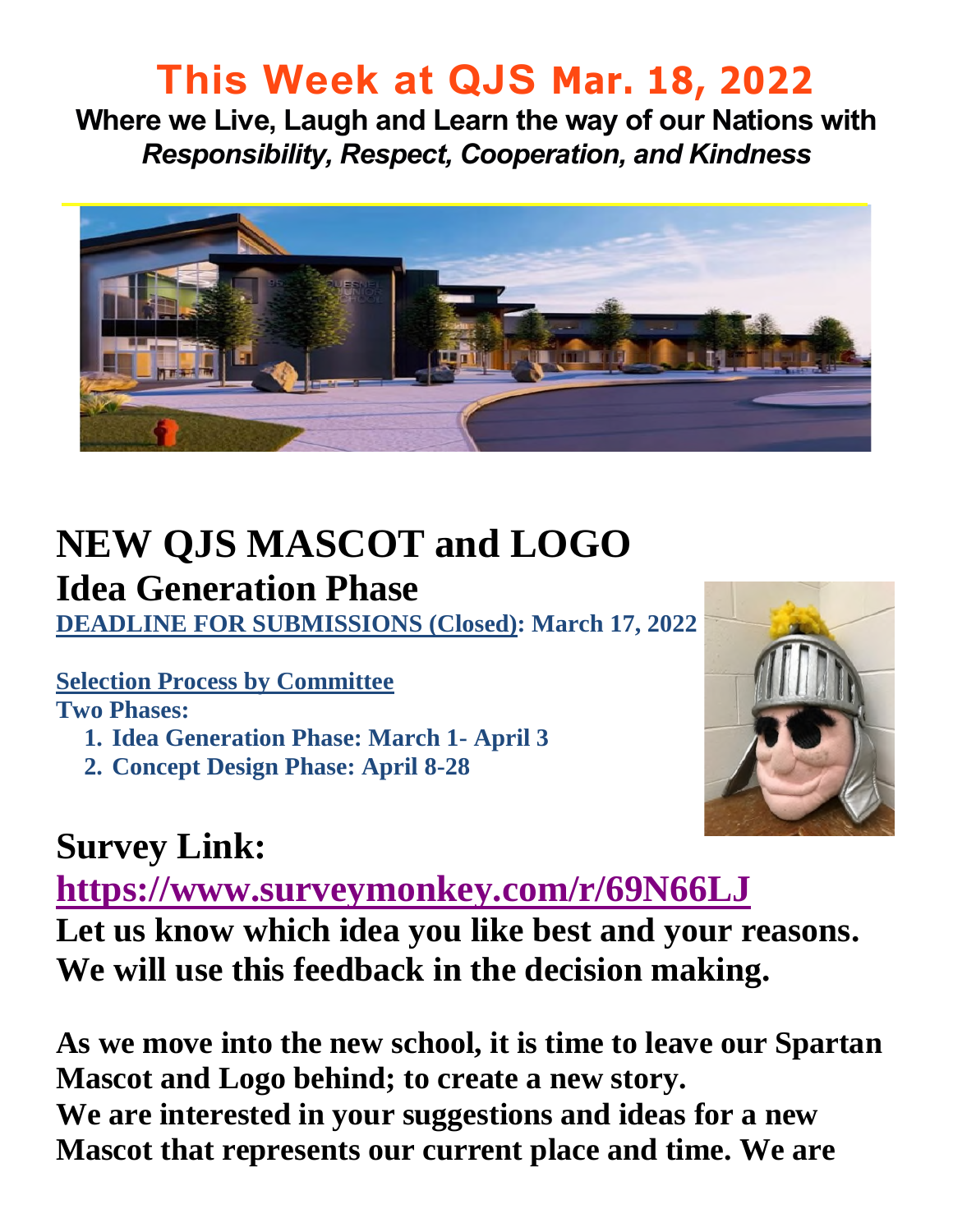**situated on Lhtako Band territory, in the Cariboo region. The Mascot we choose will reflect our connection with nature, our land and values and character traits desirable for our young adults to aspire to on their path to adulthood.** 

**Process:** 

- **1-Establish a committee for selection (Sr. Team rep, School Staff reps, Indigenous reps, Students)**
- **2-Mar. 1, 2022 Open Idea Generation Phase for submissions (staff, students, community members) with submissions submitted to the QJS office**
- **3-Mar. 18, 2022 Close submissions Idea Generation**
- **4-Committee selects "the top 4"**
- **5-Mar. 19-April 3 Open survey for students/community to provide feedback (not a vote)** 
	- "*I* would choose <u>because</u>  $\cdot$   $\cdot$   $\cdot$
- **6-Committee makes final selection from presented ideas**
- **7-April 8-27 Concept Design Open process to community**

**8-April 28th Concept Design entries Due April 27 with the Committee making final decision on Concept Design April 28th .** 

**\*We have researched a list of School Mascots and Colours from other high schools in the North Central District (teams we would likely compete against). This will help us eliminate possible choices so we don't duplicate—we want to be original**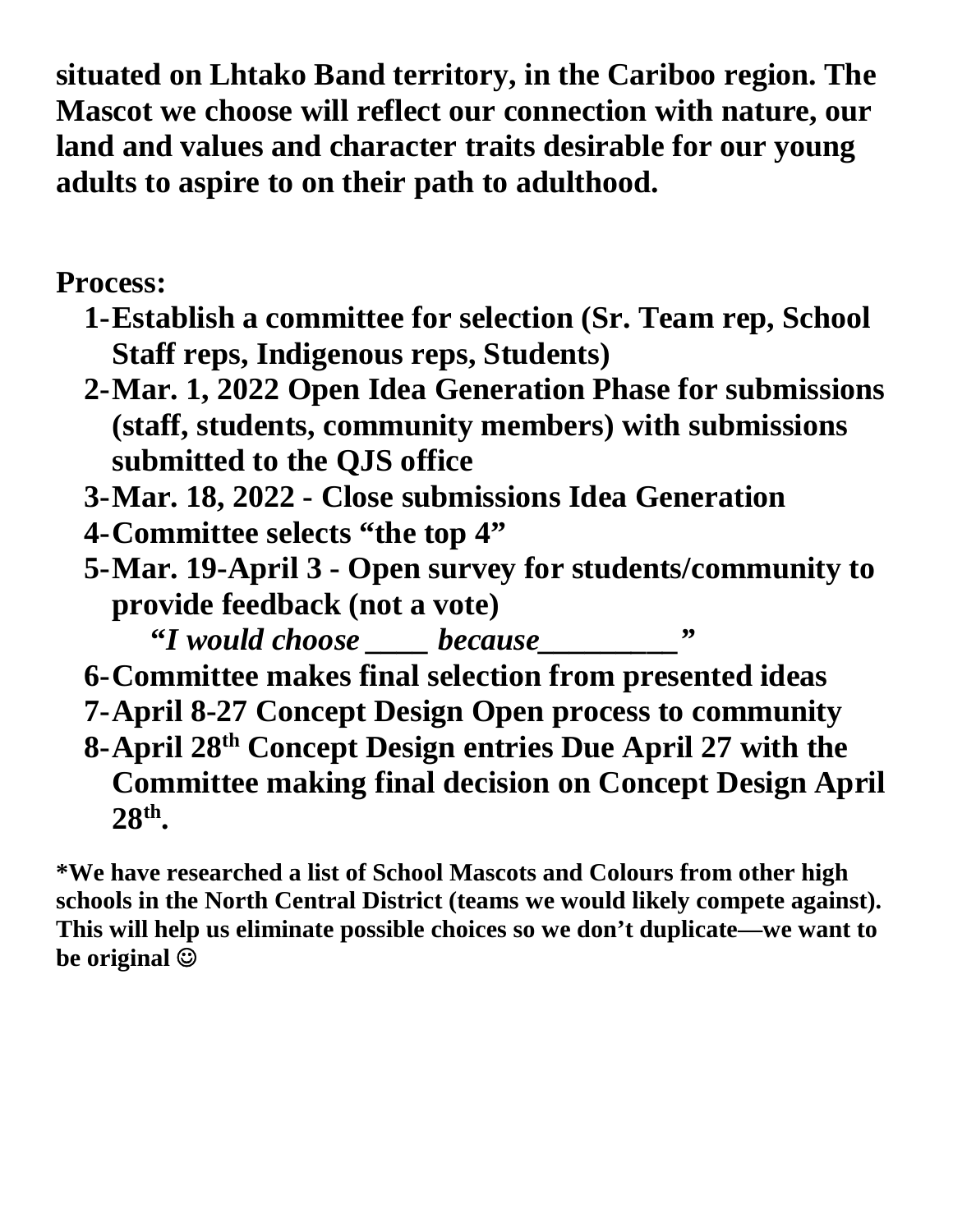## **PARENT PORTAL**

# **THE PLACE TO CHECK FOR:**

- **1. ATTENDANCE**
- **2. CONTACT INFORMATION NEEDING UPDATES**
- **3. REPORT CARDS PORTAL ACCESS PAPER COPIES ONLY BY REQUEST FOR TERM 2**

**QJS 2nd term ends March 11 and report cards come out April 14th. These reports will be available on the MYEd Parent Portal. Paper copies available by request only this time. Please contact the office if you would like a paper copy or would like help accessing the Parent Portal.** 

## **Winter Weekly POD Challenge Series:**

**Next Week's Challenges: PI Day Fundraiser Took place Monday, March 14th 12:00 \$129.25 raised to support QJS Breakfast Club**  *(cash/cheque donations to QJS Breakfast Club always gratefully accepted)* 

**Thanks to Ms Sharpe - Creator of the POD Challenge Belt**

**POD Challenge Series Organized by Student Voice Group ~ Thanks for your leadership, team!**

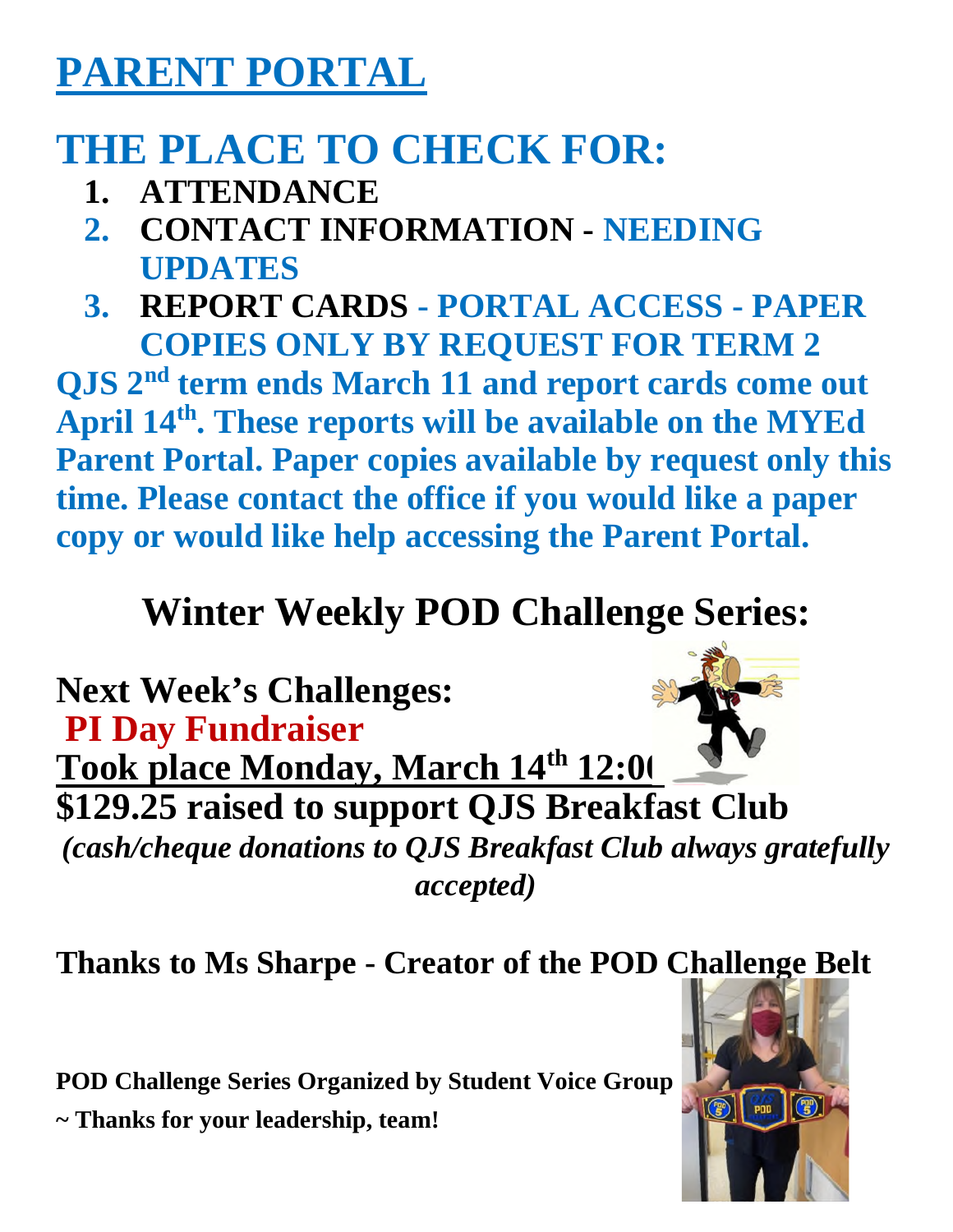

### **NEW: IN THE PARENT'S CORNER Information for Parents**  *\*Helpful links and information*

*Got Questions or Concerns? How to get help?* 

*Here at QJS we work together with families and students to create solutions for concerns both academic and social/emotional.* 

*Step 1 - Contact the teacher(s) with your questions and concerns Step 2 - Meet with teachers and Principals to create support plans* 

**School-Student Problem Resolution Process (SD#28 Policy 505)**

### LATES or AWAY

Please remember to call the school office (250-747-2103) if your child(ren) will be late. Unfortunately, if we don't have a phone call your child will be unexcused for the classes missed.

### **Upcoming Dates:**

- April 14 Term 2 Report Cards Portal Access (paper copies available only by request)
- Easter Long Weekend April 15-18
- April 29 Provincial PRO-D Day (no school for students)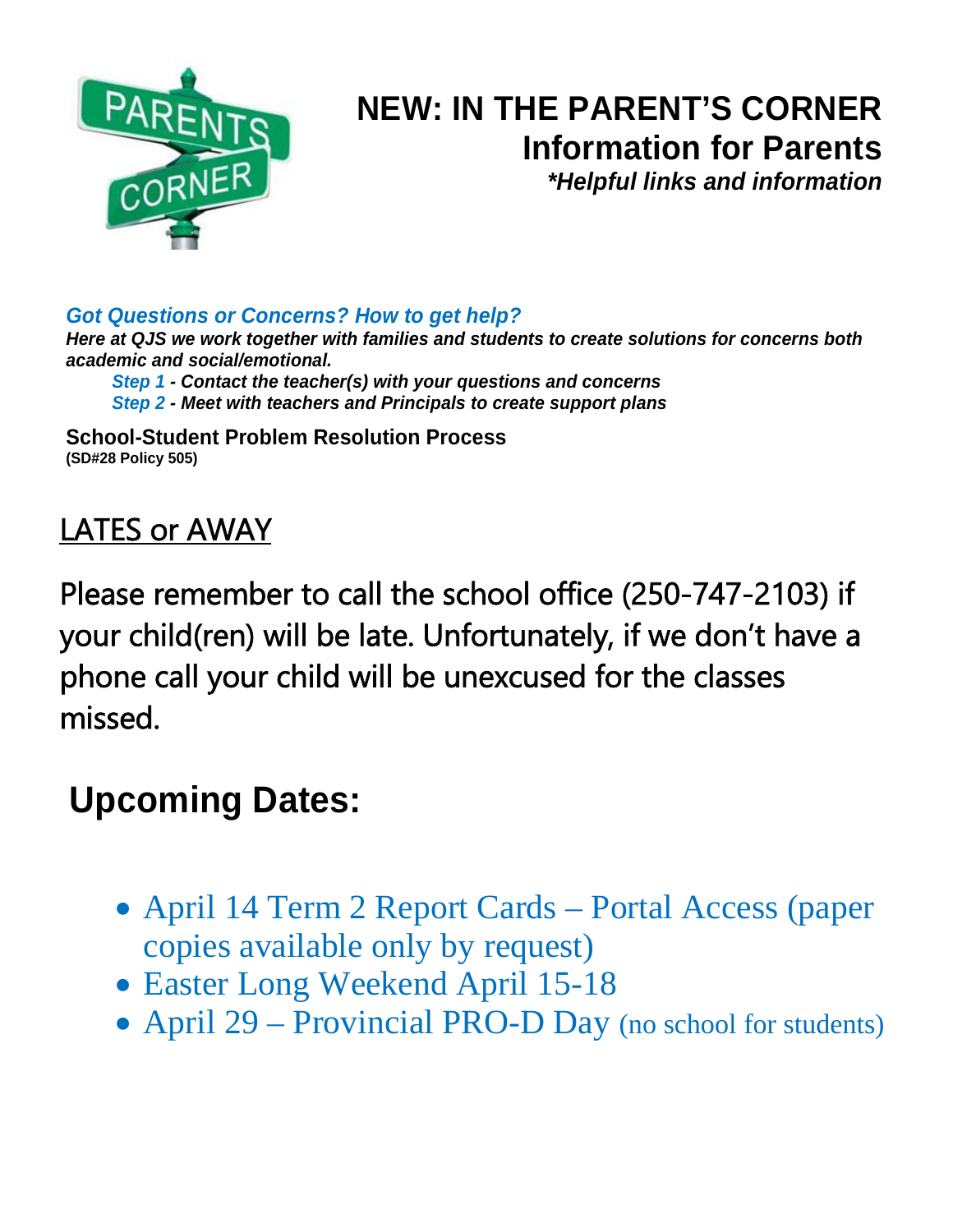# COVID-19 UPDATE

Thanks for amazing teamwork and cooperation!



When return from spring break things will feel different for students:

- Voluntary mask wearing (no one will be compelled to wear masks but those who choose to wear a mask must be respected - they may be trying hard to protect loved ones)
- Continuation of hand washing/sanitizing to reduce risks and respecting those needing to maintain physical distancing
- Eating and drinking is now allowed in hallways, at lunch and before school – students put garbage in bins please

We still have some rapid antigen tests available; please contact the office if your child would like to pick up theirs.



Nuts & Scents Free School





**Promoting Epilepsy Awareness here at Quesnel Junior School**

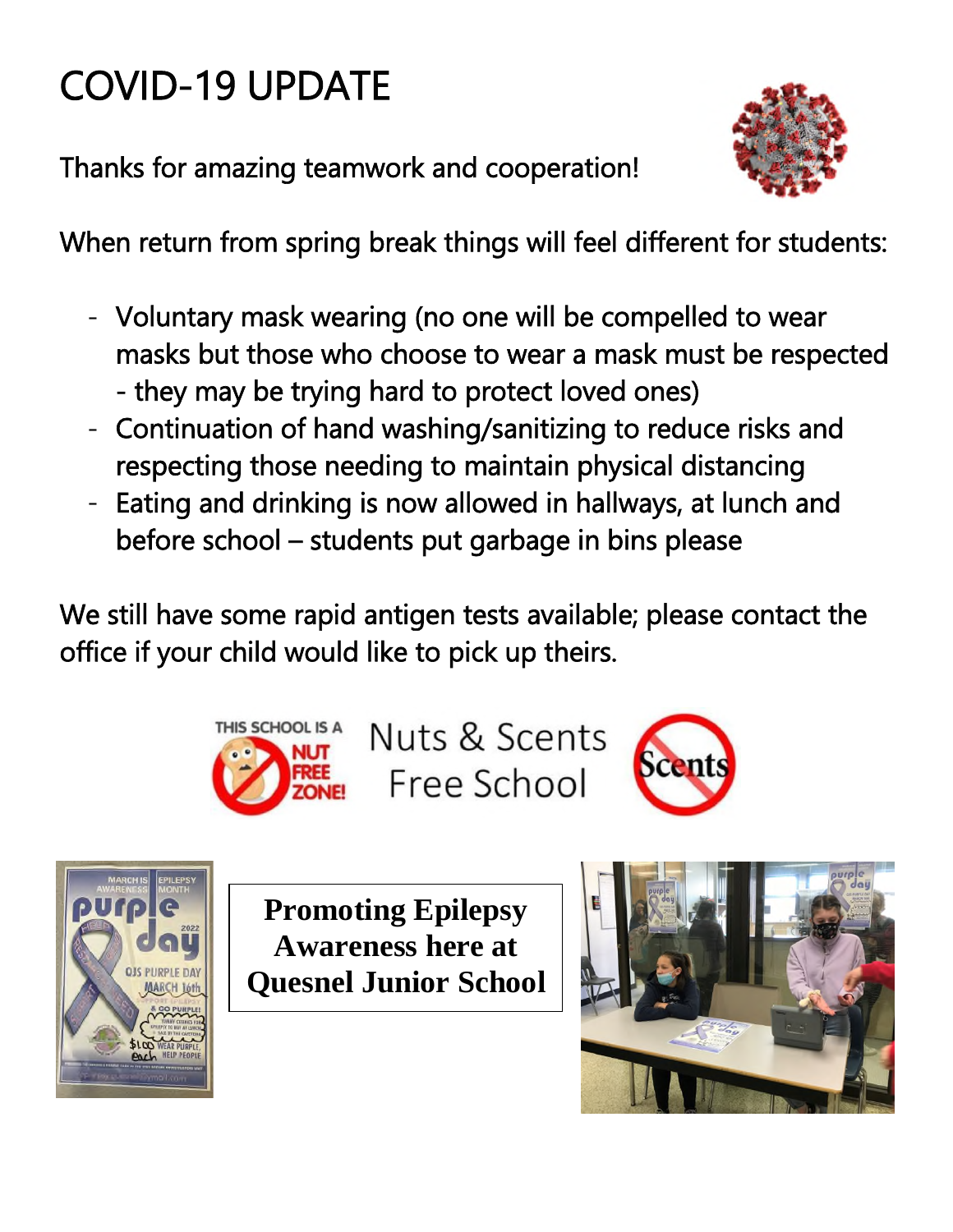### **PAC UPDATE: Next Virtual MEETing Tuesday, April 12, 2022 7:00 p.m. Join us in the Google MEETing by clicking the link <https://meet.google.com/fci-jxqs-xow?hs=122&authuser=0>**

**2021-2022 Executive: Melissa Gonzales - President Kellie Olsen- Vice President Melissa Gonzales- Secretary Shawna Mckenzie- Treasurer New PAC email address -** [PACatQJS@gmail.com](mailto:PACatQJS@gmail.com) 



**Visit the QJS Parent Advisory Council Facebook Page <https://www.facebook.com/QJS-Parent-Advisory-Council-PAC-107601454861758>**



**Let us help your child resolve the problem. We work with families and students to resolve issues. Do you know about something going on? Please let us know. Contact us: Mrs. Simpson 250-255-6057 Mr. Loewen 250-991-9681 Office 250-747-2103** 

### **CLOSED CAMPUS**

**Sign in and Sign out Procedures**

**Students are to remain on campus unless a parent/guardian picks them up.** 

**Picking up your child? Call the office (250-747-2103) to let us know you are here to pick up your child. We will give your child a permission slip to show staff we have recorded them absent at the office. Returning or late? Come to the office and let us know you are here.**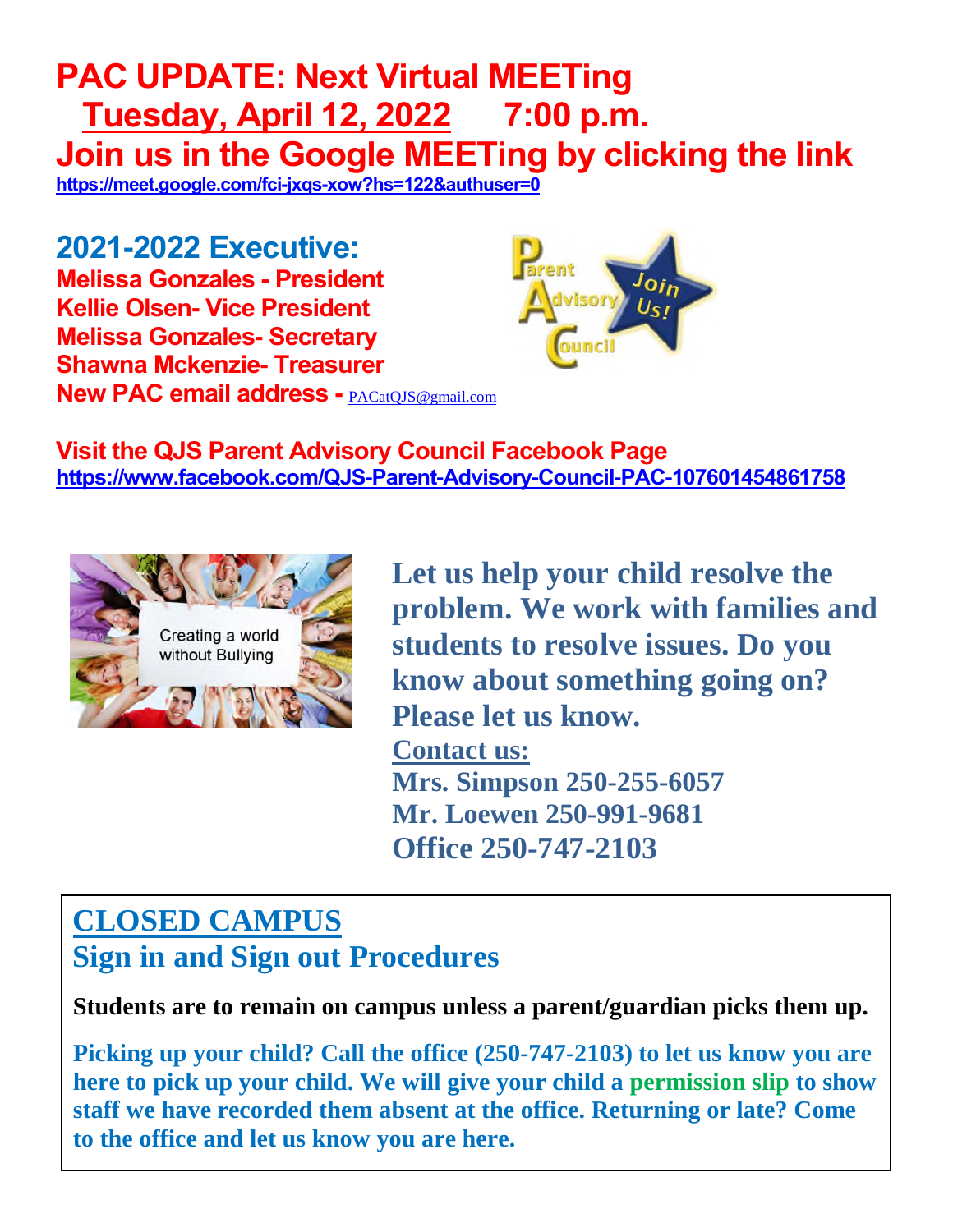

**VANCOUVER INTERNATIONAL MOUNTAIN FILM FESTIVAL** 

**VACINNE PASSPORTS REQUIRED** 

Thursday March 31st 7:00 PM Friday April 1st 7:00 PM **HALLIS LAKE LODGE** Admission \$15.00 Adults \$10.00 Students Tickets available at: Reason 2 Run or www.caribooski.ca More info on the web site or call Ron 250-983-2267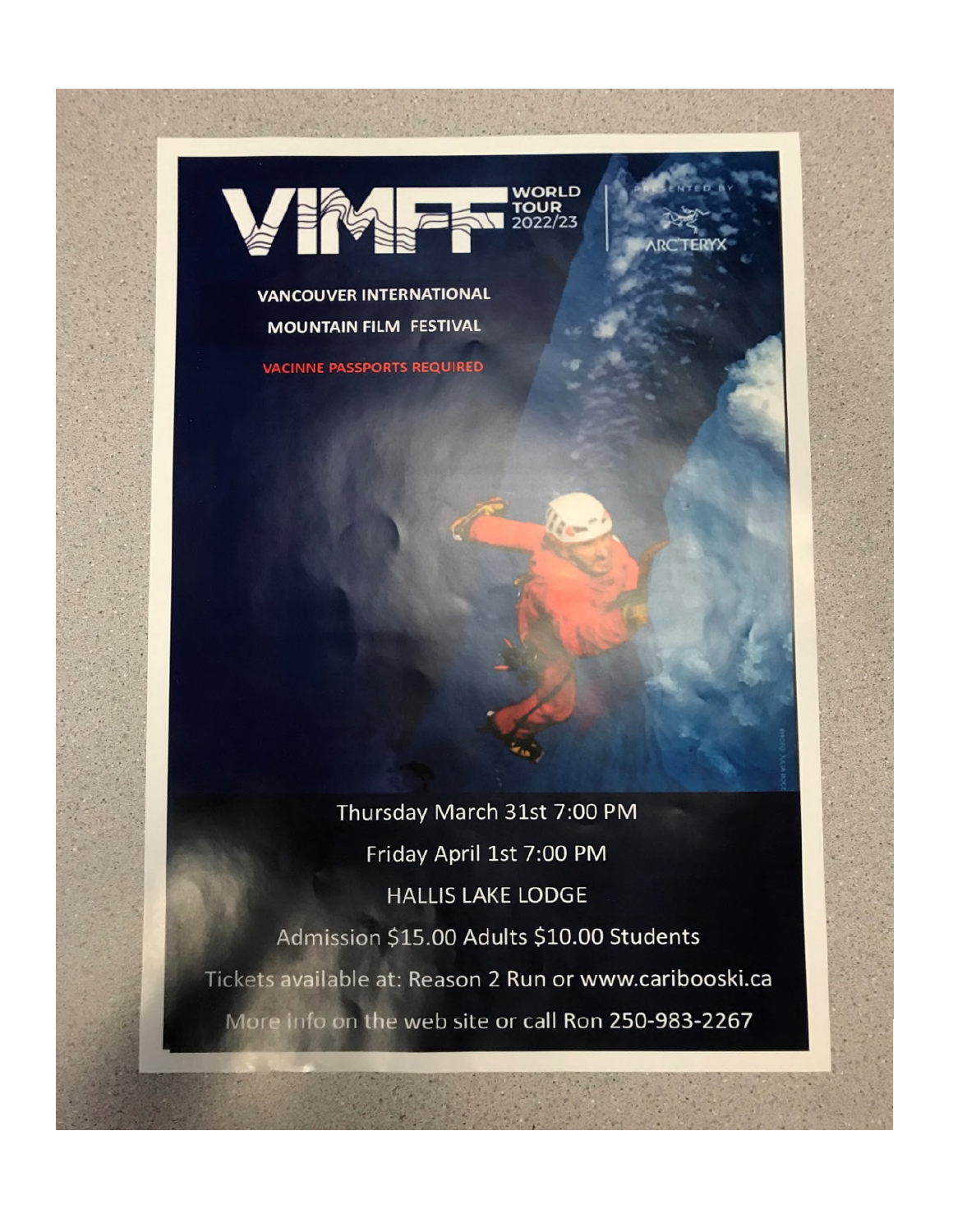#### **Reminders:**

• Daily Health Check and What to Do When Sick (see link) [daily-health](http://www.bced.gov.bc.ca/bulletin/20220121/daily-health-check---jan-2022.pdf)[check---jan-2022.pdf \(gov.bc.ca\)](http://www.bced.gov.bc.ca/bulletin/20220121/daily-health-check---jan-2022.pdf) \*Stay home if you are unwell